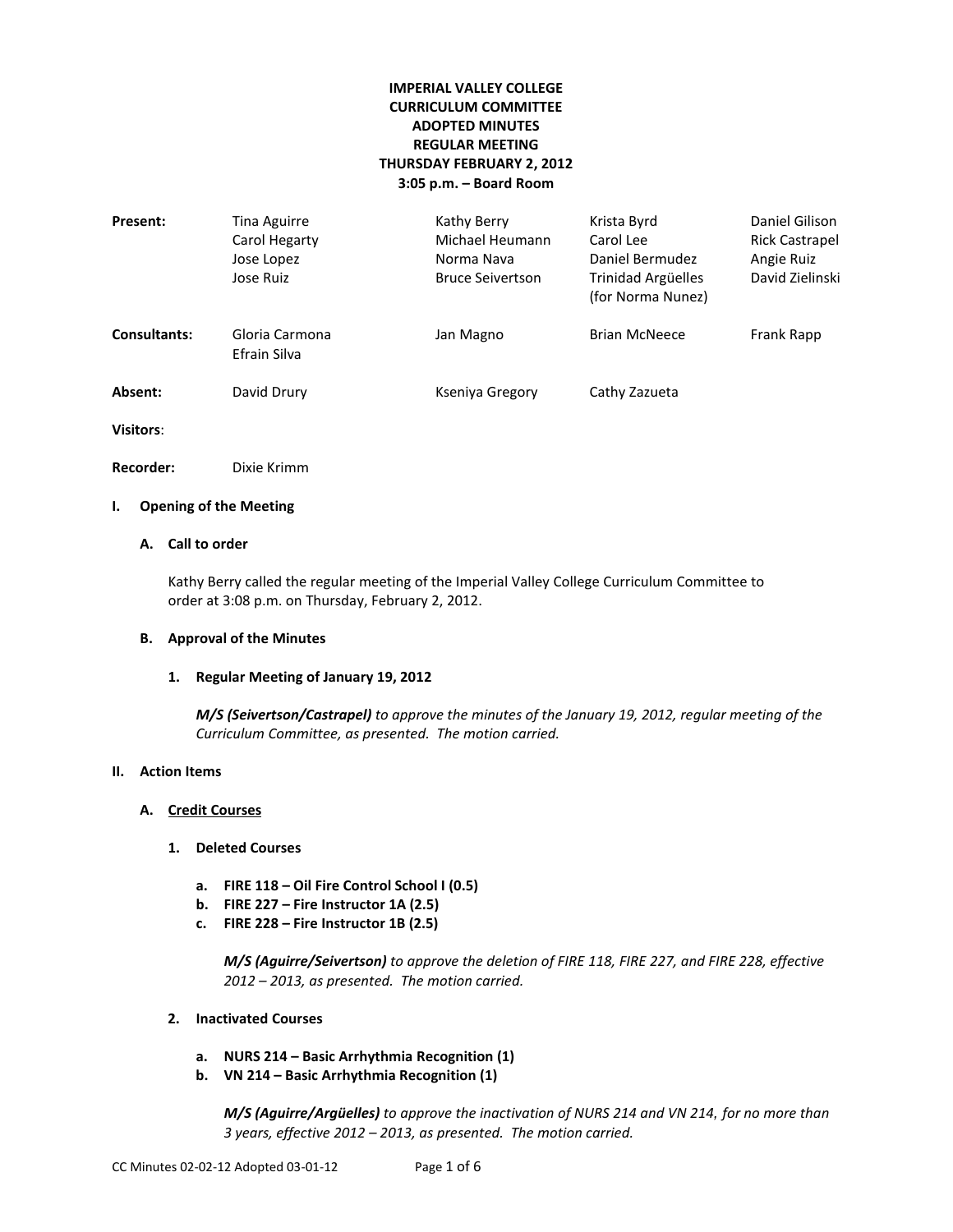- **3. Revised Courses**
	- **a. FIRE 108 – Fire & Emergency Services Safety and Survival (3)**
	- **b. FIRE 122 – Confined Space Awareness (0.5)**
	- **c. FIRE 131 – Basic Fire Academy I (5.5)**
	- **d. FREN 201 – Intermediate French I (5)**
	- **e. FREN 211 – Intermediate French II (5)**
	- **f. VN 132 – Common Health Problems III (5.5)**

*M/S (Aguirre/Nava) to approve the addition/revision of SLO's and/or assignments and/or update*  to textbooks, for FIRE 108, FIRE 122, FIRE 131, FREN 201, FREN 211, and VN 132, effective 2011 -*2012, as presented. The motion carried.*

#### **g. COUN 100 – Personal and Career Development (3)**

*M/S (Argüelles/Berry) to approve the update to SLO's, assignments, and textbooks, and increase of class size from 25 to 30, for COUN 100, effective 2012 – 2013, as presented. The motion carried.*

#### **h. EMTP 210 – EMT Paramedic Didactic 2 (9)**

*M/S (Aguirre/Berry) to approve the addition of SLO's and assignments, update to description, methods of evaluation, instructional methodology, textbooks, and change of SAM code from D to C, for EMTP 210, effective 2012 – 2013, as presented. The motion carried.*

### **i. EMTP 215 – EMT Paramedic Didactic 3 (5)**

*M/S (Seivertson/Castrapel) to approve the addition of SLO's and assignments, update to description, methods of evaluation, instructional methodology, textbooks, change of SAM code from D to C, and correction to TOP Code (from 1221.00 to 1251.00), for EMTP 215, effective 2012 – 2013, as presented. The motion carried.*

- **j. EMTP 225 – EMT Paramedic Clinical I (3.5)**
- **k. EMTP 235 – EMT Paramedic Field I (6.5)**

*M/S (Aguirre/Seivertson) to approve the addition of SLO's and/or assignments, update to description, methods of evaluation, instructional methodology, textbooks, and core content percentage correction, for EMTP 225 and EMTP 235, effective 2012 – 2013, as presented. The motion carried.*

#### **l. EMTP 245 – EMT Paramedic Field II (5.5)**

*M/S (Aguirre/Castrapel) to approve the addition of SLO's and assignments, update to description, methods of evaluation, instructional methodology, textbooks, change of class size from 26 to 20, and correction of TOP Code (from 1221.00 to 1251.00), for EMTP 245, effective 2012 – 2013, as presented. The motion carried.*

- **m. FIRE 109 – Hazardous Materials for First Responders (2)**
- **n. FIRE 220 – Fire Apparatus 1A – Driver (2.5)**
- **o. FIRE 221 – Fire Apparatus 1B – Pump (2.5)**
- **p. FIRE 232 – Public Education 1 (2.5)**

*M/S (Aguirre/Castrapel) to approve the addition of SLO's and assignments, update to textbooks, core content, and change of SAM code from B to C, for FIRE 109, FIRE 220, FIRE 221, and FIRE 232, effective 2012 – 2013, as presented. The motion carried.*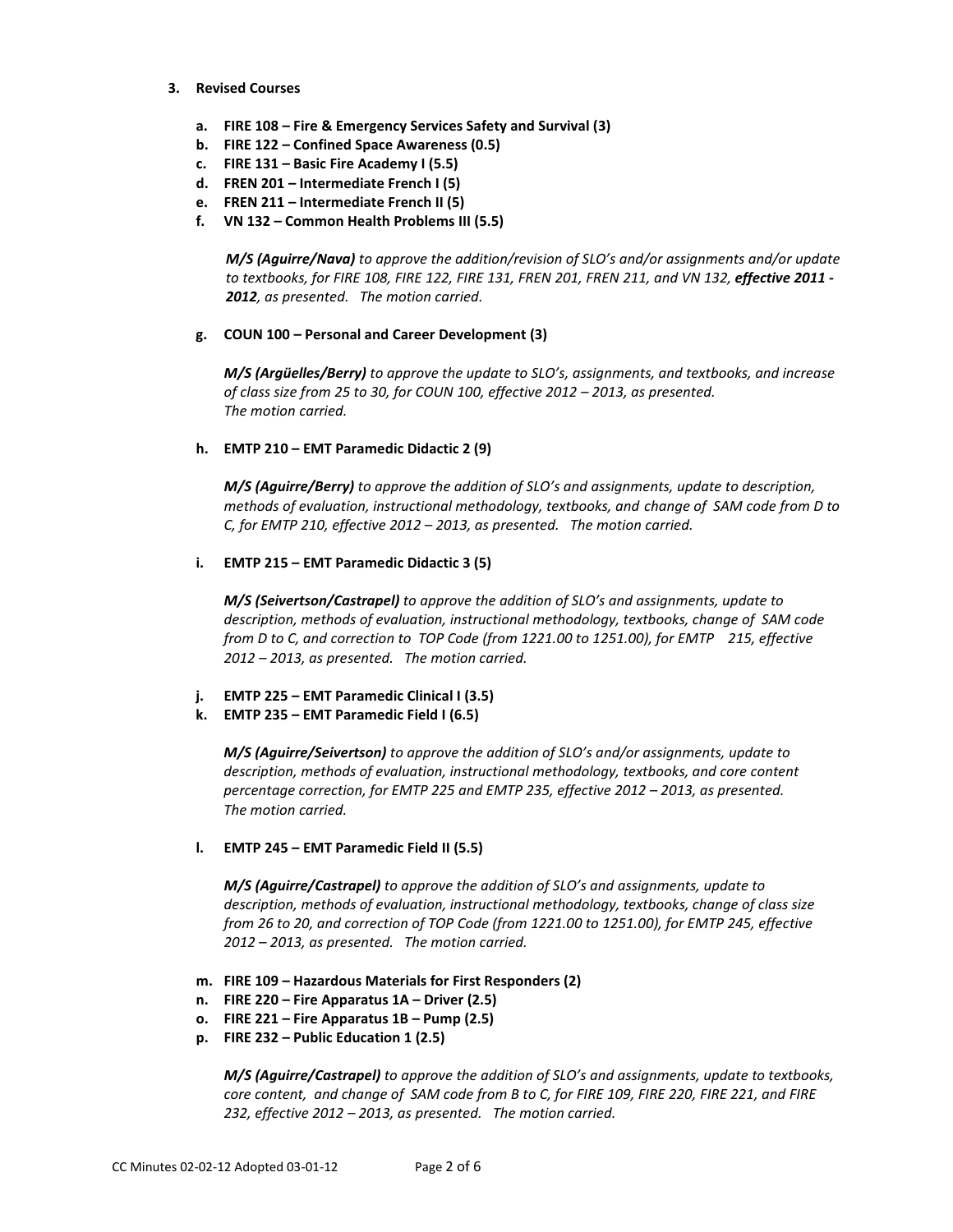## **q. FIRE 117 – Auto Extrication (1)**

*M/S (Aguirre/Castrapel) to approve the addition of SLO's and assignments, update to textbooks, and change of SAM code from D to C, for FIRE 117, effective 2012 – 2013, as presented. The motion carried.*

- **r. FIRE 121 – ICS-200 Basic Incident Command System (1)**
- **s. FIRE 222 – Fire Investigation 1A (2.5)**
- **t. FIRE 223 – Fire Investigation 1B (2.5)**
- **u. FIRE 224 – Fire Management 1 (2.5)**
- **v. FIRE 226 – Fire Prevention 1B (2.5)**
- **w. FIRE 229 – Fire Command 1A (2.5)**
- **x. FIRE 230 – Fire Command 1B (2.5)**
- **y. FIRE 231 – Incident Command System 300 (1.5)**
- **z. FIRE 233 – Fire Command 1C (2.5)**
- **aa. FIRE 234 – Fire Prevention 1C (2.5)**
- **bb. VN 120 – The Maternity Cycle (5.5)**

*M/S (Aguirre/Castrapel) to approve the addition of SLO's and assignments, and update to textbooks and core content, for FIRE 121, FIRE 222, FIRE 223, FIRE 224, FIRE 226, FIRE 229, FIRE 230, FIRE 231, FIRE 233, FIRE 234, and VN 120, effective 2012 – 2013, as presented. The motion carried.*

#### **cc. FIRE 130 – Basic Fire Academy I (5.5)**

*M/S (Aguirre/Castrapel) to approve the addition of SLO's and assignments, update to textbooks and addition of statement "Physical Agility Text which is Pass/Fail" to prerequisite section, for FIRE 130, effective 2012 – 2013, as presented. The motion carried.*

#### **dd. FIRE 225 – Fire Prevention 1A (2.5)**

*M/S (Aguirre/Castrapel) to approve the addition of SLO's and assignments, update to description, textbooks and core content, for FIRE 225, effective 2012 – 2013, as presented. The motion carried.*

#### **ee. FIRE 245 – Fire Instructor 2A (2.5)**

*M/S (Aguirre/Castrapel) to approve the addition of SLO's and assignments, update to textbooks and core content, change of prerequisite to correlate with new required courses and change of course number (was FIRE 235) to place in proper sequence, for FIRE 245, effective 2012 – 2013, as presented. The motion carried.*

#### **ff. NURS 100 – Medication Mathematics (1)**

*M/S (Aguirre/Castrapel) to approve the addition of SLO's and assignments, update to textbooks and removal of prerequisite statement, for NURS 100, effective 2012 – 2013, as presented. The motion carried.*

## **gg. NURS 112 – Nursing Process Application I (4)**

*M/S (Aguirre/Castrapel) to approve the addition of SLO's and assignments, update to textbooks and course learning objectives, class size change from 20 to 10, for NURS 112, effective 2012 – 2013, as presented. The motion carried.*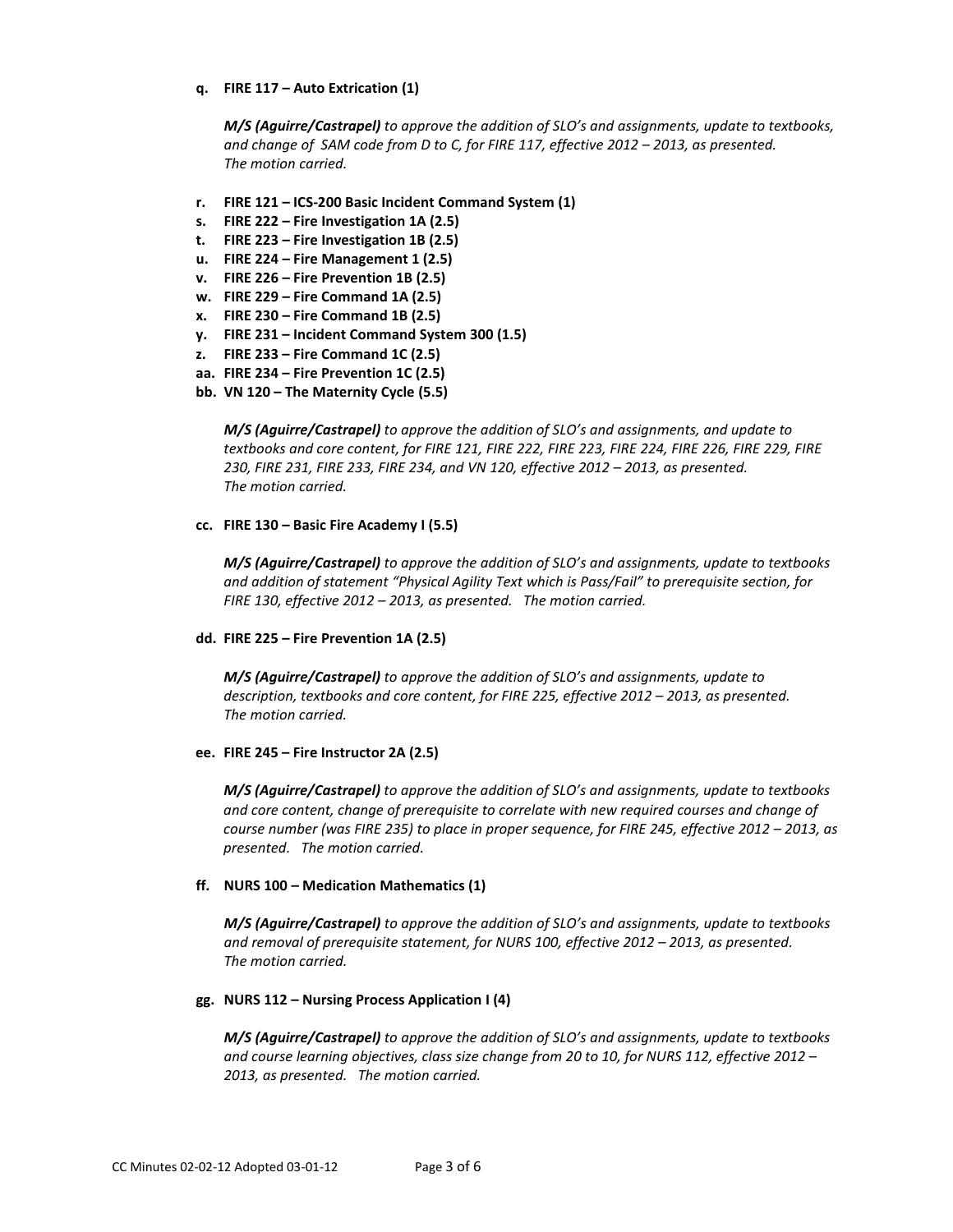## **hh. NURS 113 – Pharmacology I (1.5)**

*M/S (Aguirre/Castrapel) to approve the addition of SLO's and assignments, update to textbooks and change of SAM Code from B to C, for NURS 113, effective 2012 – 2013, as presented. The motion carried.*

## **ii. VN 122 – Common Health Problems I (5.5)**

*M/S (Aguirre/Castrapel) to approve the addition of SLO's and assignments, update to textbooks and core content, correction to TOP Code (from 1230.10 to 1230.20), for VN 122, effective 2012 – 2013, as presented. The motion carried.*

## **jj. VN 130 – Common Health Problems II (5.5)**

*M/S (Aguirre/Castrapel) to approve the addition of SLO's and assignments, update to textbooks and core content, addition of statement "Student will be required to purchase malpractice liability insurance, and assessment testing fees will apply" to description, for VN 130, effective 2012 – 2013, as presented. The motion carried.*

## **4. New Courses**

- **a. FIRE 240 – Training Instructor 1A: Cognitive Lesson Delivery (1.5)**
- **b. FIRE 241 – Training Instructor 1B: Psychomotor Lesson Delivery (1.5)**
- **c. FIRE 242 – Training Instructor 1C: Instructional Development Techniques (1.5)**

*M/S (Aguirre/Seivertson) to approve the addition of FIRE 240, FIRE 241 and FIRE 242, to the credit curriculum, effective 2012 - 2013, as presented. The motion carried.*

#### **B. Faculty Prioritization (Berry/Lee)**

Committee members discussed new and replacement full-time faculty position requests, and reviewed the criteria guidelines for prioritization of these positions. Positions that were currently being recruited for were removed from the list. The freeze on hiring excluded those positions.

Daniel Gilison – for the Science Department the request is for three new instructors. First priority – Chemistry; second priority – Anatomy and Physiology; third priority – Biology. Statistically there is a shortage of CHEM 100 classes which has affected upper level classes.

Bruce Seivertson – request for an Anthropology/Geography instructor. There is a lack of qualified part-time instructors.

Michael Heumann – request for English/Writing Instructor.

Brian McNeece – provided statistics to justify request for English/Writing Instructor.

Jose Ruiz – Speech Instructor replacement position requested. There is a high demand for SPCH 100. Brian McNeece – some of the part time Speech instructors have been unable to continue teaching for various reasons, which leaves the department with less courses that they are able to offer.

Angie Ruiz – Business and CIS instructors requested due to retirements. These were subsequently removed from the list as the hiring process has already been started.

Efrain Silva – for Industrial Technology, the request is for Welding, Electrical, and Water Technology new instructors. There are currently no full time instructors for any of these areas. These programs will move to the new CTE building. It is important to be able to connect with the respective industries. The Welding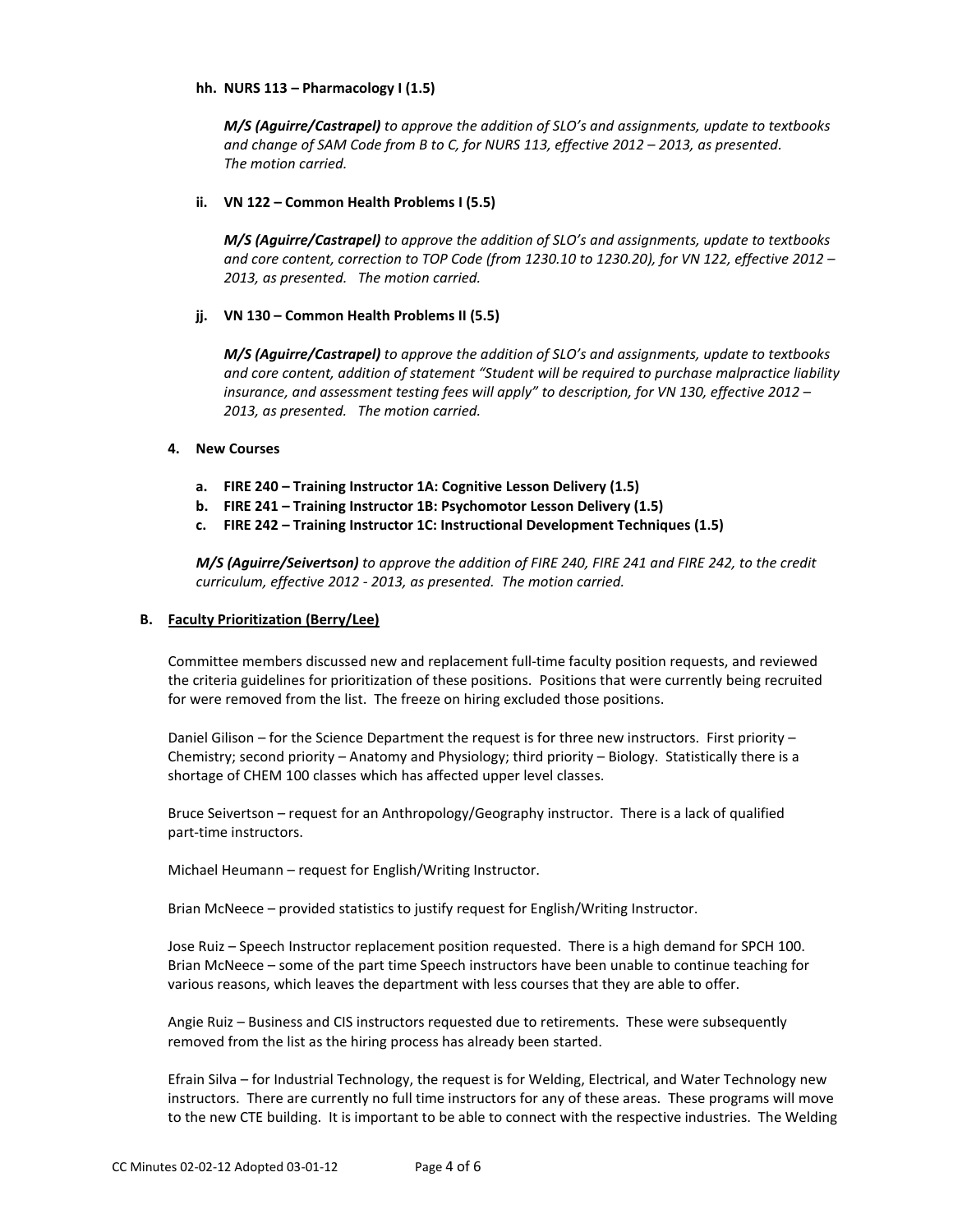instructor position was supposed to be a temporary vacancy which has been extended beyond the original one semester agreement.

Krista Byrd – Psychology has been short instructors for a very long time. There is a high demand for the courses with limited faculty. Alcohol and Drug Studies utilizes part time faculty that are difficult to find.

Trinidad Argüelles – request for Counseling; three replacement positions, two new positions. The first priority is the replacement for Carol Lee; second is the replacement for Frances Beope; third is the Athletic counselor, this is a position that will meet compliance issues; fourth is an instructor for the COUN 100 courses; and fifth is the replacement position for Cesar Guzman. Discussion regarding the need for the Athletic counselor ensued. Carol provided information on the aspects of her position.

Tina Aguirre – requesting Nursing and VN instructors; Fire currently does not have a full time instructor, when we apply for the Fire Academy accreditation it is expected that at minimum a part time coordinator will be required. If the Dental Assistant program continues it will also need a coordinator.

Kathy Berry asked the committee which positions were currently filled with budgeted full time temps. Those positions that were being filled and budgeted for were removed from the original list. (The Business, CIS, RN, RN/Simulation, VN, and English Reading/Writing positions were removed.)

Each voting committee member present ranked the positions and the results were totaled and reported to the committee as follows:

| Rank         | <b>Position Requested</b>                             |
|--------------|-------------------------------------------------------|
| $\mathbf{1}$ | Chemistry Instructor-New (1)                          |
| 2            | Psychology Instructor-Replacement (1)                 |
| 3            | Speech Communication Faculty-Replacement (2)          |
| 4            | Anatomy & Physiology Instructor-New (2)               |
| 5            | Counselor-Replacement TC (Lee) (1)                    |
| 6            | Welding Instructor-Replacement (1)                    |
| 7            | English Writing Instructor-New (3)                    |
| 8            | Biology Instructor-New (3)                            |
| 9            | Alcohol & Drug Studies Instructor-New (2)             |
| 10           | Counselor-Replacement DIST (Beope) (2)                |
| 11           | Water Technology Instructor-New (3)                   |
| 12           | Electrical Instructor-New (2)                         |
| 13           | Anthropology/Geography-New (1)                        |
| 14           | Fire Instructor-New (4)                               |
| 15           | Counselor-New Athletic DIST (3)                       |
| 16           | Counseling-Teaching Faculty (DIST) (COUN Courses) (4) |
| 17           | DA Instructor-New (5)                                 |
| 18           | Counselor-Replacement DIST (Guzman) (5)               |

The Anthropology/Geography and Fire Instructor positions were ranked 13; Tina Aguirre agreed to have the Fire Instructor position listed as 14.

*M/S (Heumann/Castrapel) to approve the ranking of the full-time faculty prioritization list, as presented. The motion carried.*